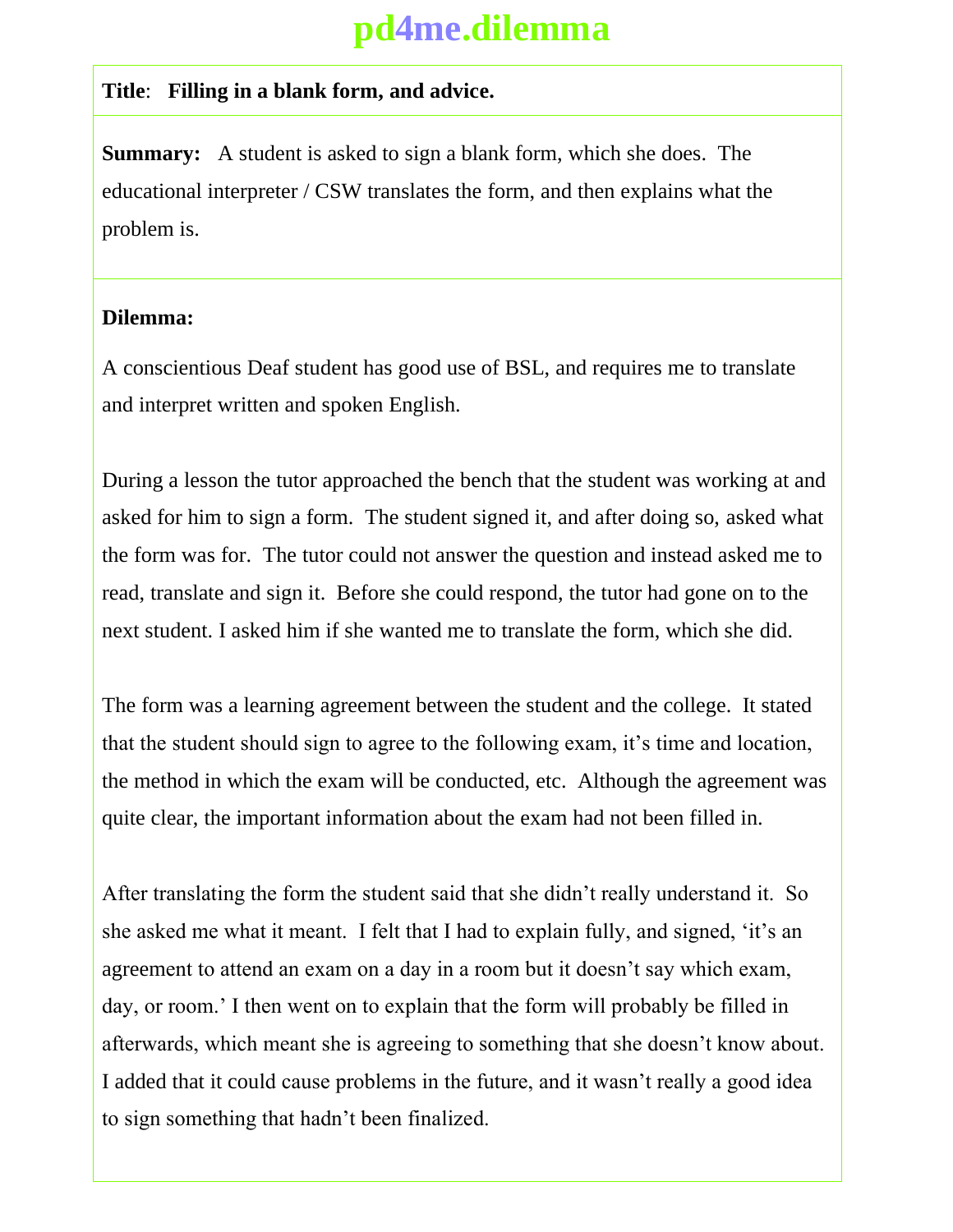He was quite confused, and none of her classmates seemed to have noticed that they had signed anything, let alone what it meant. I asked her if she wanted me to express my concern to the tutor, which she did. I called the tutor over and explained the concern using sign and speech. The tutor said I would have to say this to the Head of Department, and didn't seem to care.

At this point another student overheard and refused to sign her form. Later the Head of Department came into the workshop and not only acknowledged my concern, but apologised profusely. She knew it was wrong to ask the students to sign the forms, but insisted she had been pressured because of the forthcoming inspection. I translated the conversation to the student who chose not to ask for the form back.

The dilemmas include:

Does the interpreter have a responsibility to do something if he sees the Deaf person signing a form with details to be filled in later?

If the interpreter translates a form, but the Deaf person doesn't really understand or realize the implications, should the interpreter explain, makes these explicit?

Does it matter that the Deaf person was a student, and the interpreter working in education?

## **Perspectives:**

None posted yet.

dilemma contributed from england